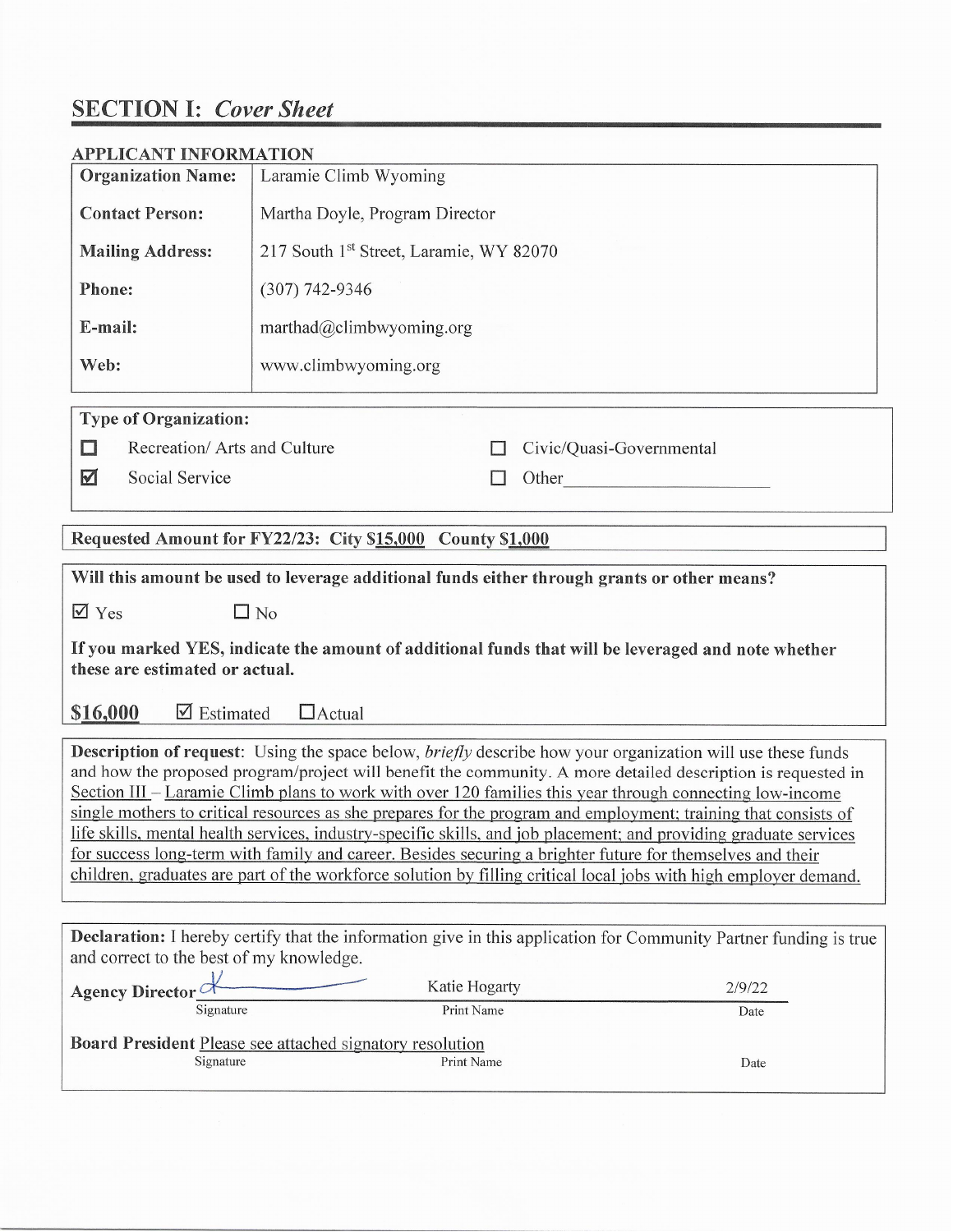# **SECTION II: Organization History**

#### **Organizational History and Mission**

Provide a mission statement and brief history of your organization in Laramie and/or Albany County, including services provided to area residents.

Climb Wyoming's mission is for low-income single mothers to discover self-sufficiency through career training and placement. Since 2005, Climb has been igniting the power and resilience of single moms in the City of Laramie and Albany County. As Climb receives national recognition for its strong outcomes, the number of local families helped has grown exponentially. Over 330 families and 615 children have been impacted through 36 different training programs. Climb's model is grounded in expertise in mental health, human-centered advocacy, and wrap-around services that transform lives, create self-sufficiency, and meet workforce needs in the community. Climb has received national attention for the dramatic increase in wages that participants experience. Working participants in the City of Laramie and Albany County, on average, earn \$1,032 per month at application. The graduate wage progression two years post program is \$2,041 per month, or 98%.

Laramie Climb aligns with the City of Laramie and Albany County objective to enhance the wellbeing of individuals and families within the community and provide programs designed to maintain human dignity, health, and overall welfare of vulnerable families. Climb plans to work with over 120 families this year through a) Pre-program stabilization including one-on-one work with a low-income single mother as she prepares for the Climb program and employment, b) Intensive training consisting of life skills, mental health services, industry-specific skills, and job placement, and c) Graduate services post-program including networking and support meetings or success long-term with family and career.

### **Organizational Structure**

List your officers and director(s), indicating their terms of office

Curtis Biggs, Board Member, September 2021 - September 2024 Rosie Berger, Board Member, February 2019 - February 2022 Wendy Curran, Board Member, September 2014 - September 2023 Tyler Garrett, Board President, April 2016 - April 2022 JJ Healy, Board Member, September 2020 - September 2023 Carrie Kirkpatrick, Board Member, September 2016 - September 2022 Laura Hewitt Ladd, Board Member, June 2016 - June 2022 Beth Worthen, Board Member, February 2019 - February 2022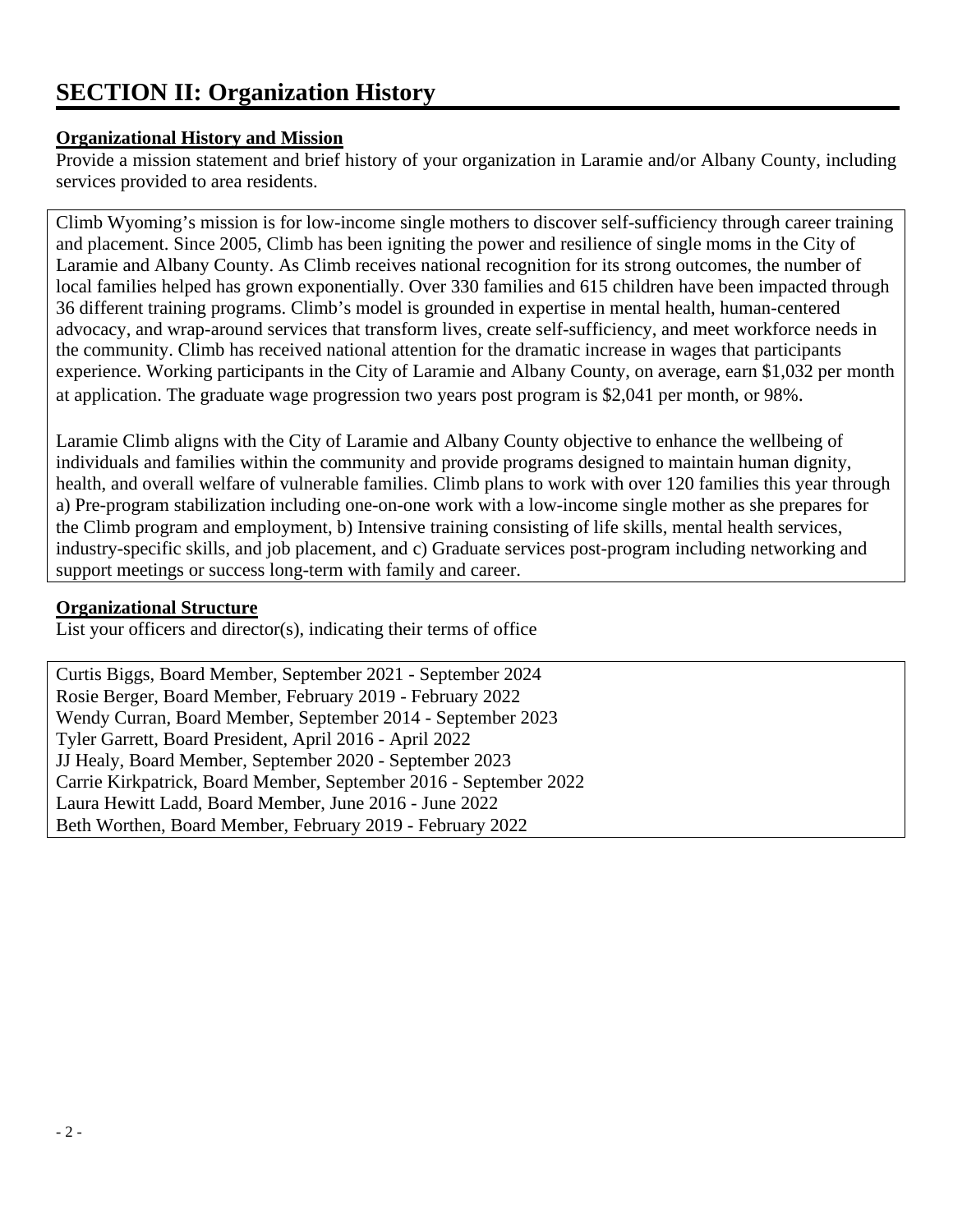### *Briefly* **explain how these funds will be used and why public funds are necessary to accomplish this goal. Some discussion items to cover in this section may include:**

- *whether or not the funding request has increased from prior years;*
- *whether or not this is a one-time or on-going request;*
- *description of any large program or staff expansion occurring in this fiscal year;*
- *large equipment or other fixed assets that will be purchased fiscal year;*
- *how your project relates to city or county goals, or how it improves the overall quality, character or health of the community; and*
- *whether or not funding will be used to leverage additional monies for your organization either through grants or other means.*

Single mothers and their children, an underserved population, experience the highest rates of poverty among families in Wyoming. The average Climb participant at enrollment is living at only 30% of the Federal Poverty Level. This equates to an average wage of \$549 per month for a family of three. As the sole caregiver of their children working low-wage jobs, the already vulnerable individuals that Climb serves are disproportionately affected by the pandemic. Wyoming Survey and Analysis Center, in partnership with the Wyoming Community Foundation and the Wyoming Women's Foundation, found "Seventy-four percent of single mothers reported that school and day care closures had a 'moderate or severe' impact on daily life." The survey also revealed another trend that "large percentages of women don't know how to access resources that could help them find food, financial support, and mental health resources." (September 2020). During the pandemic, half of single moms didn't know how they would feed their kids (U.S. Census Bureau).

Climb will assist City of Laramie and Albany County candidates, participants, and graduates as they continue to navigate the challenges of the COVID-19 pandemic. These efforts include connecting City of Laramie and Albany County moms to resources such as rental reimbursement, food stamps, unemployment, and childcare. Providing stability for these mothers helps them engage in the program in the future. Climb is also working to grow staff members' skills in supporting single moms and teams in maintaining and affirming safe and inclusive environments. As Climb continues to serve families most in need, it is crucial that we adapt to meet an increasingly diverse population with inclusive strategies and practices.

Climb is committed to being a critical part of Wyoming's workforce solution during the pandemic by solidly researching programs to determine employer demand and providing career trainings in safe and responsible ways. As Climb's career training programs continue in the City of Laramie and Albany County, there has been an emphasis on essential jobs in healthcare and transportation. Climb staff are currently recruiting for another Certified Medical Assistant (CMA) and Certified Medical Administrative Assistant (CMAA) Program. The careers in this field are still high in demand with long-term opportunities available for graduating mothers. For example, 100% of the participants from the past CMA/CMAA training have been placed in full-time positions making an average monthly wage of almost \$3,000 per month. For this training, Climb will continue partnering with Laramie County Community College.

In the Fall 2022, staff hope to offer a Commercial Driver's License training. Commercial Driver's License is one of the nation's most in-demand job markets with high wages, local routes, and daytime schedules. Graduates can learn to drive school buses, commuter buses, construction trucks, passenger vans, delivery trucks, and more. The program will be a hybrid approach with practical components completed in person with safety in mind while other components are done virtually. Often, non-traditional careers lead to higher wages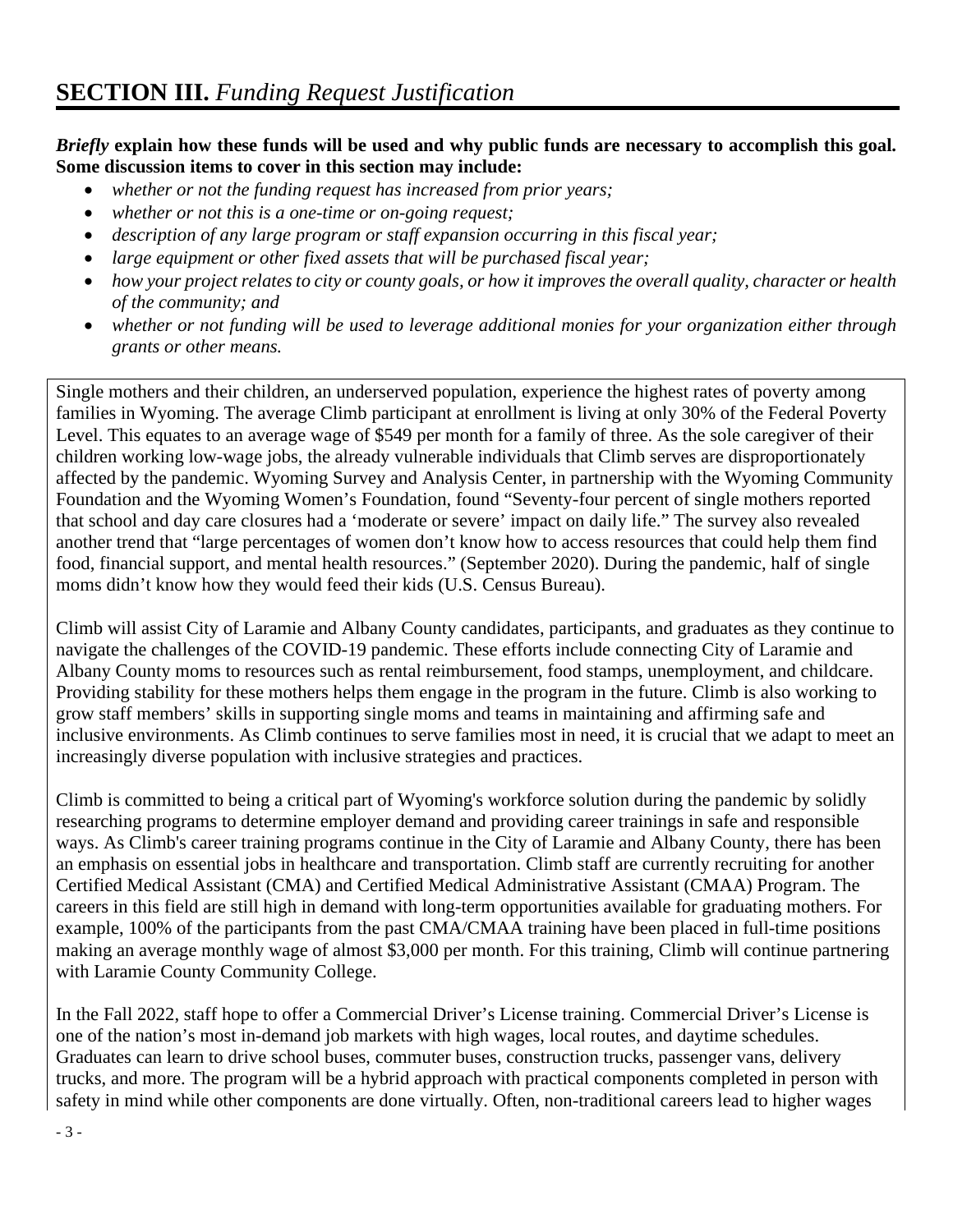and help moms reach self-sufficiency quicker. Not only will moms secure work ready skills, but they also help make the local workforce strong. A variety of trainings over the year can be helpful to attract participants with different interests and backgrounds.

Besides the technical programming, staff realize how critical therapeutic support is during these challenging times. The toxic stress of poverty - feeling scared, juggling hard decisions, being hungry - dramatically impacts how the brain functions. The single moms who come to Climb are under such high levels of stress that it has impacted their emotional regulation, planning, and decision-making abilities, which creates barriers to work readiness and success. If any of Climb's innovative technical and industry skills training has to be conducted online, staff have managed to continue providing critical model components such as life skills, individual and group therapeutic support, and case management. These services, along with appropriate referrals, allow participants to address personal barriers that are standing in their way of success, provide an avenue for participants to build healthy relationships with others, and support them in contributing successfully to their professional environment. Even online, moms have expressed that the connection and support of the group has been critical for participants during these challenging times. Climb's model, developed over the past 35 years, intentionally creates structure, support, and skill-building in times of crisis.

Laramie Climb is requesting the same funding level from the City of Laramie and Albany County as the prior year. Due to the economic uncertainty of federal funding and the pandemic affecting certain funding sources, Climb relies on local government and private community support to serve families. Receiving grants from a diversity of funders improves Climb's long-term sustainability to continue our work. The City of Laramie and Albany County grants leverage funding from the U.S. Department of Agriculture which requires private or local matching support. City and County funding also leverages other funding sources since they appreciate Climb's long-term partnership with local government. Some of these funders include James D. And Bess S. Polis Foundation, Newell B. Sargent Foundation, The Daniels Fund, U.S. Bank Foundation, Hughes Foundation, Etchepare Foundation, First Interstate Bank, Soroptimist International, Cross Charitable Foundation, Bank of the West, and State Farm Mutual Automobile among others.

Laramie Climb does not have any staff expansions planned or large equipment to be purchased and focuses on operating efficiently with centralized administration and scrutinized expenses.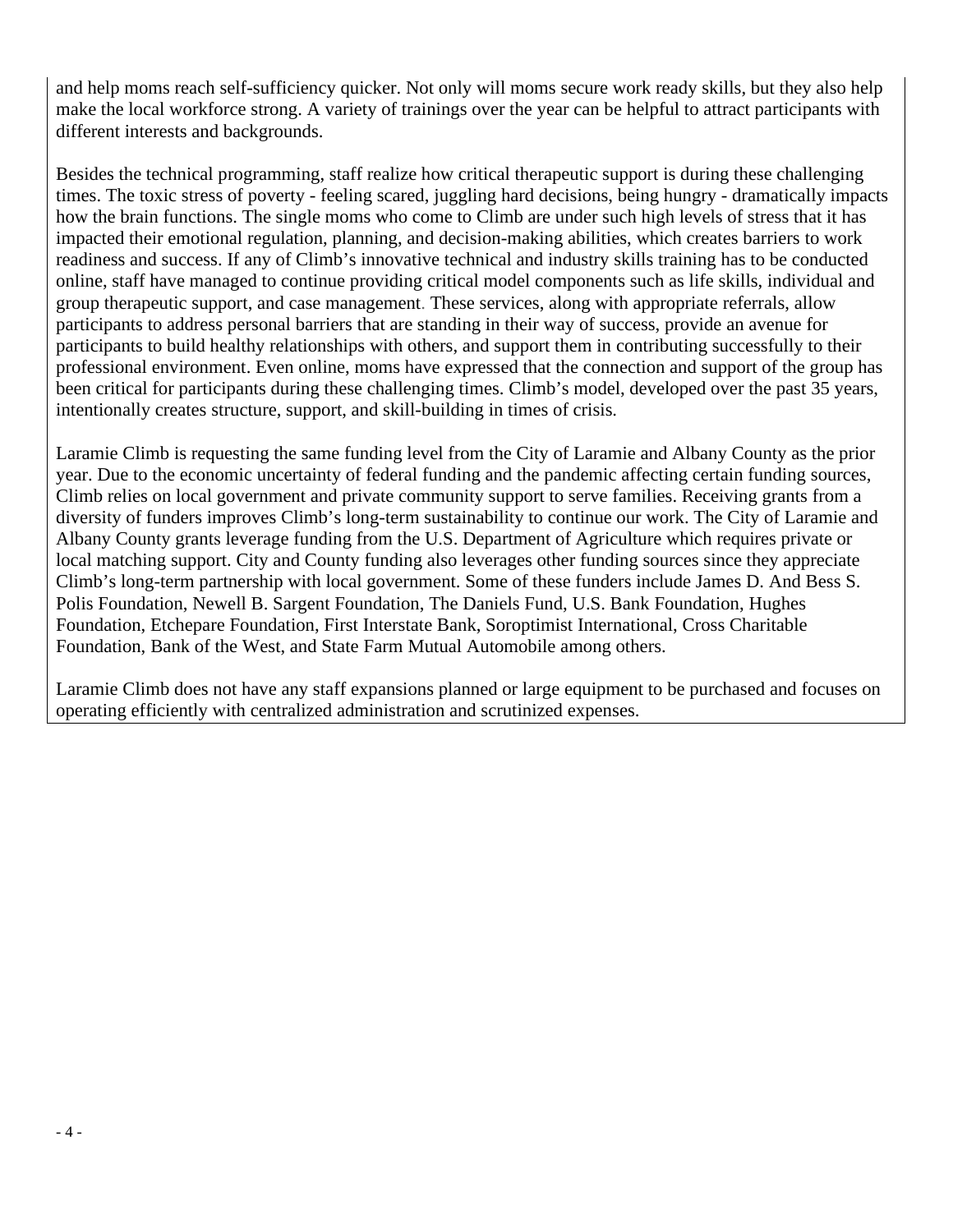# **Section IV.** *Financial Information—a current balance sheet can be submitted to satisfy this requirement*

| Assets             | <b>Liabilities</b> | <b>Other Financial Information</b> |
|--------------------|--------------------|------------------------------------|
| <b>Current:</b>    | <b>Current:</b>    | You Wish to Include:               |
| Cash:              | Payables:          |                                    |
| $CDs$ , etc.:      | Withholding:       |                                    |
| Receivables:       |                    |                                    |
|                    | Long Term:         |                                    |
| <b>Fixed:</b>      | Promissory Notes:  |                                    |
| Equipment:         | Mortgage:          |                                    |
| Building:          |                    |                                    |
| Less Depreciation: | Owner's Equity:    |                                    |
|                    |                    |                                    |
|                    |                    |                                    |

## **Balance Sheet as of September 30, 2021: Please see attached Climb Wyoming Balance Sheet**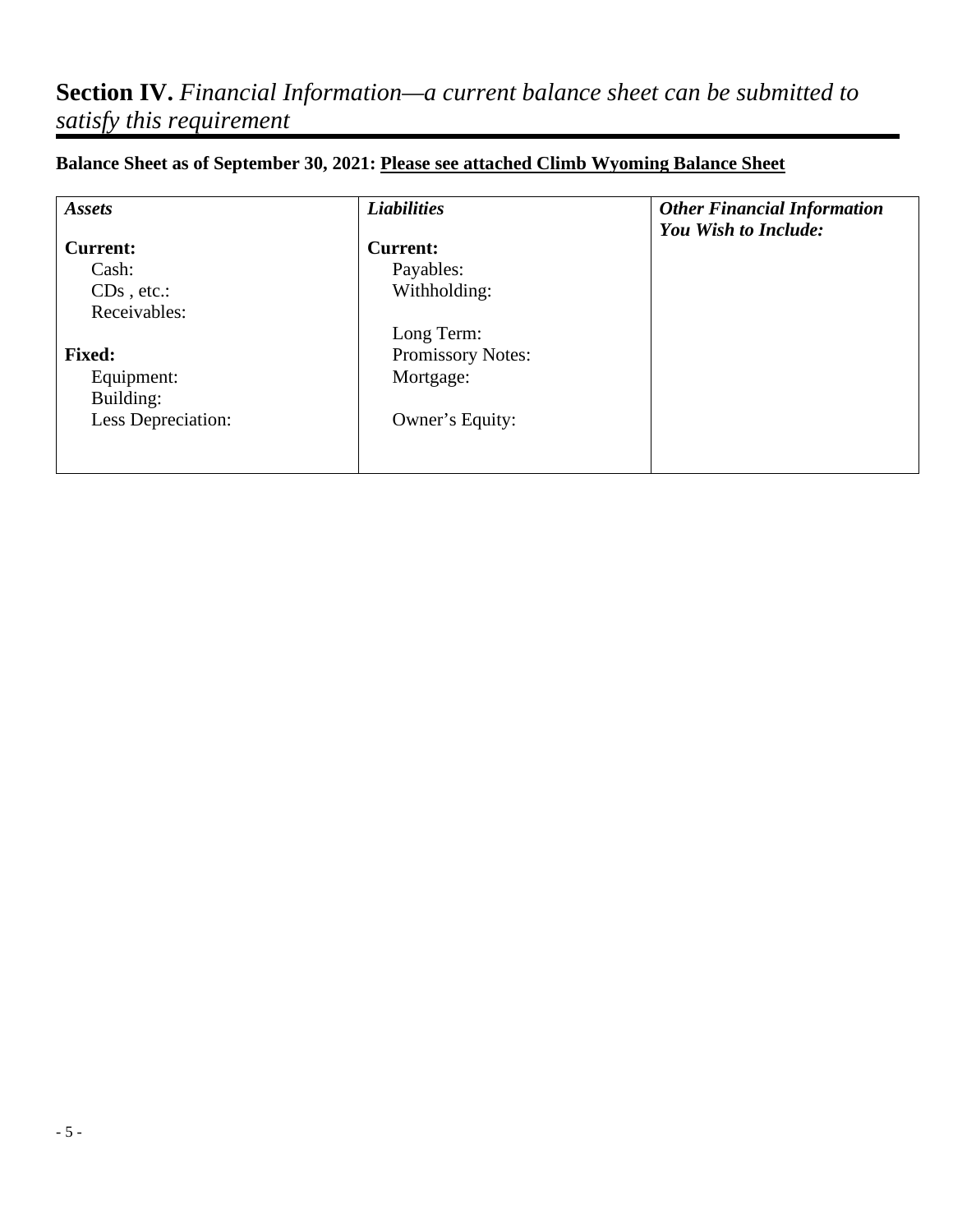If your organization follows a different funding cycle (i.e. Calendar Year), indicate your budget cycle here:

|                                                 | Amount                | Secured or pending?      |
|-------------------------------------------------|-----------------------|--------------------------|
| City of Laramie, Community Partner              | \$15,000              | Pending                  |
| <b>Albany County, Community Partner</b>         | 1,000<br>$\mathbb{S}$ | Pending                  |
| United Way                                      | \$<br>$\theta$        | N/A                      |
| Donors – Individuals, Foundations, Corporations | \$100,738             | <b>Partially Secured</b> |
| <b>Fundraisers</b>                              | \$<br>$\Omega$        | N/A                      |
| Interest                                        | \$<br>$\Omega$        | N/A                      |
| TANF CPI Funding (through Albany County)        | \$26,262              | Secured                  |
| TANF ESM and FBI Funding                        | \$230,000             | Secured                  |
| $USDA$ Funds $-$ SNAP                           | \$97,000              | Secured                  |
| <b>Total Estimated Revenue</b>                  | \$470,000             |                          |

## *Revenue*

## *Expense*

|                                | <b>Amount</b>          | <b>Comments</b>                                                                                                                                                                                                               |
|--------------------------------|------------------------|-------------------------------------------------------------------------------------------------------------------------------------------------------------------------------------------------------------------------------|
| Salary, Director               | \$70,000               | <b>Salary and Employer Taxes</b>                                                                                                                                                                                              |
| Salary, Other $(s)$            | \$60,000               | <b>Salary and Employer Taxes</b>                                                                                                                                                                                              |
| <b>Benefits</b>                | 10,000<br>$\mathbb{S}$ | <b>Health Insurance and Retirement</b>                                                                                                                                                                                        |
| Rent                           | \$40,000               | Space for Program Staff                                                                                                                                                                                                       |
| <b>Utilities</b>               | \$10,000               | Telephone and IT                                                                                                                                                                                                              |
| <b>Client Service</b>          | \$180,800              | Mental Health Providers, Professional Speakers,<br>Tuition, Recognition Events, Graduate Services,<br>Training Materials and Support, Work<br>Experience Wages, Drug and Background<br>Screening, Licensing and Certification |
| <b>Client Aid</b>              | \$46,700               | Incentives, Work Support and Clothing,<br>Participant Travel, Computers for Moms                                                                                                                                              |
| Equipment                      | $\mathcal{S}$<br>2,500 | <b>Small Equipment</b>                                                                                                                                                                                                        |
| Other                          | 15,000<br>$\mathbb{S}$ | Program Recruitment and Networking, Staff<br>Training, Travel and Supplies                                                                                                                                                    |
| Other                          | \$35,000               | Fundraising and Administration                                                                                                                                                                                                |
| <b>Total Estimated Expense</b> | \$470,000              |                                                                                                                                                                                                                               |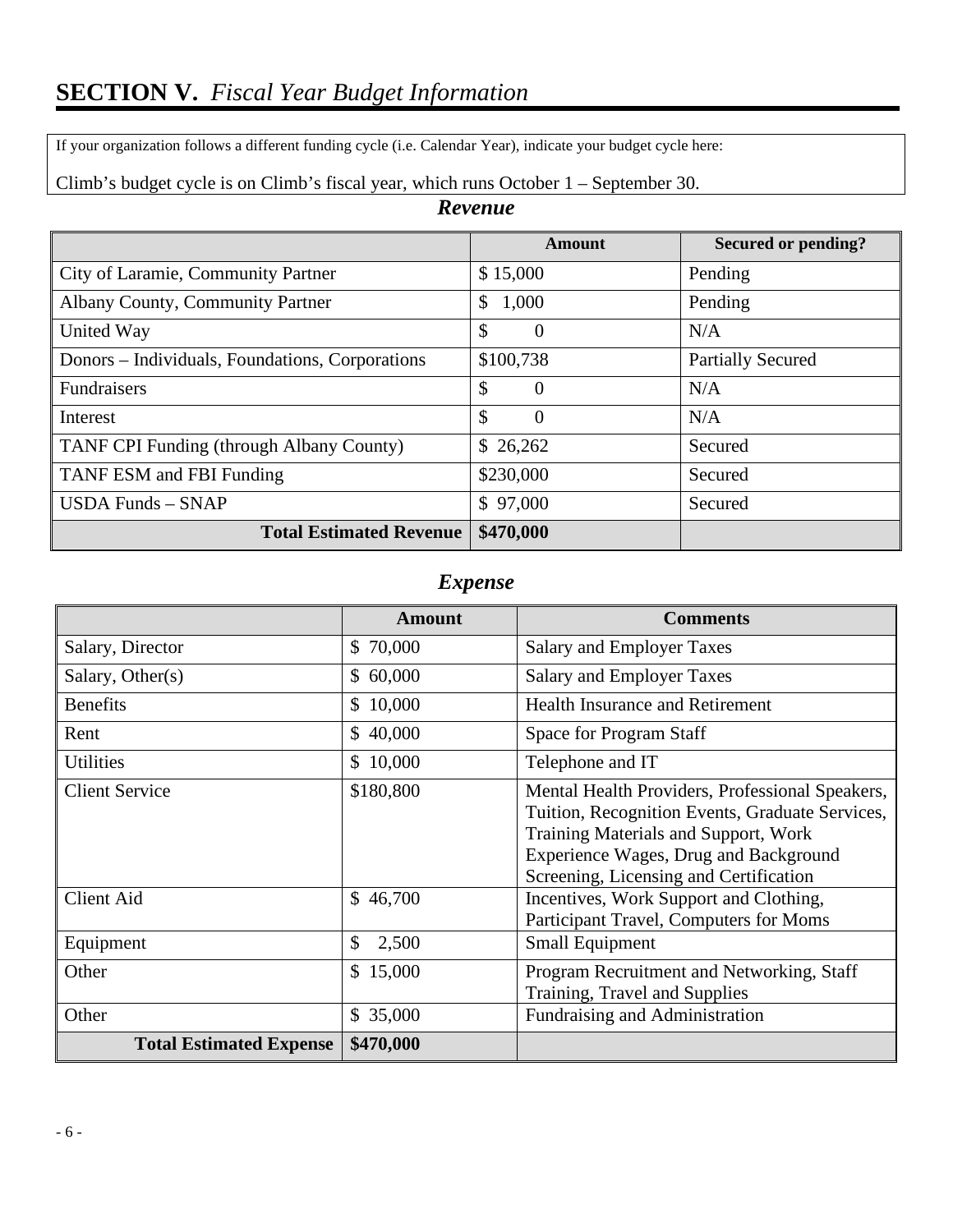## **Climb Wyoming Balance Sheet**

As of Date: 09/30/2021 (Audit in process)

|                                     | Year To Date                |
|-------------------------------------|-----------------------------|
| 09/30/2021                          |                             |
|                                     | <b>Current Year Balance</b> |
| Assets                              |                             |
| <b>Current Assets</b>               |                             |
| Cash and Cash Equivalents           | 2,635,277.77                |
| Accounts Receivable, Net            | 13,691.48                   |
| Grants Receivable                   | 1,042,655.28                |
| <b>Pledges Receivable</b>           | 499,954.49                  |
| <b>Short Term Investments</b>       | 1,979,798.61                |
| <b>Other Current Assets</b>         | 49,674.72                   |
| <b>Total Current Assets</b>         | 6,221,052.35                |
| Long-term Assets                    |                             |
| Property & Equipment                | 65,497.00                   |
| <b>Total Long-term Assets</b>       | 65,497.00                   |
| Investments                         |                             |
| Long Term Investments               | 1,080,645.49                |
| <b>Total Investments</b>            | 1,080,645.49                |
| <b>Total Assets</b>                 | 7,367,194.84                |
| <b>Liabilities and Net Assets</b>   |                             |
| Liabilities                         |                             |
| Short-term Liabilities              |                             |
| <b>Accounts Payable</b>             | 83,228.90                   |
| <b>Accrued Liabilities</b>          | 14,347.41                   |
| <b>Accrued Taxes</b>                | 57.92                       |
| Deferred Revenue                    | 202,812.16                  |
| <b>Total Short-term Liabilities</b> | 300,446.39                  |
| Long Term Liabilities               |                             |
| Notes Payable - Long Term           | 500,000.00                  |
| <b>Total Long Term Liabilities</b>  | 500,000.00                  |
| <b>Total Liabilities</b>            | 800,446.39                  |
| <b>Net Assets</b>                   | 6,566,748.45                |

The Balance Sheet represents the statewide Climb organization and not specifically the Laramie Climb site financials. Climb relies heavily on local community funding to serve families. The City of Laramie and Albany County grants are a critical piece to the ongoing success of the Climb program.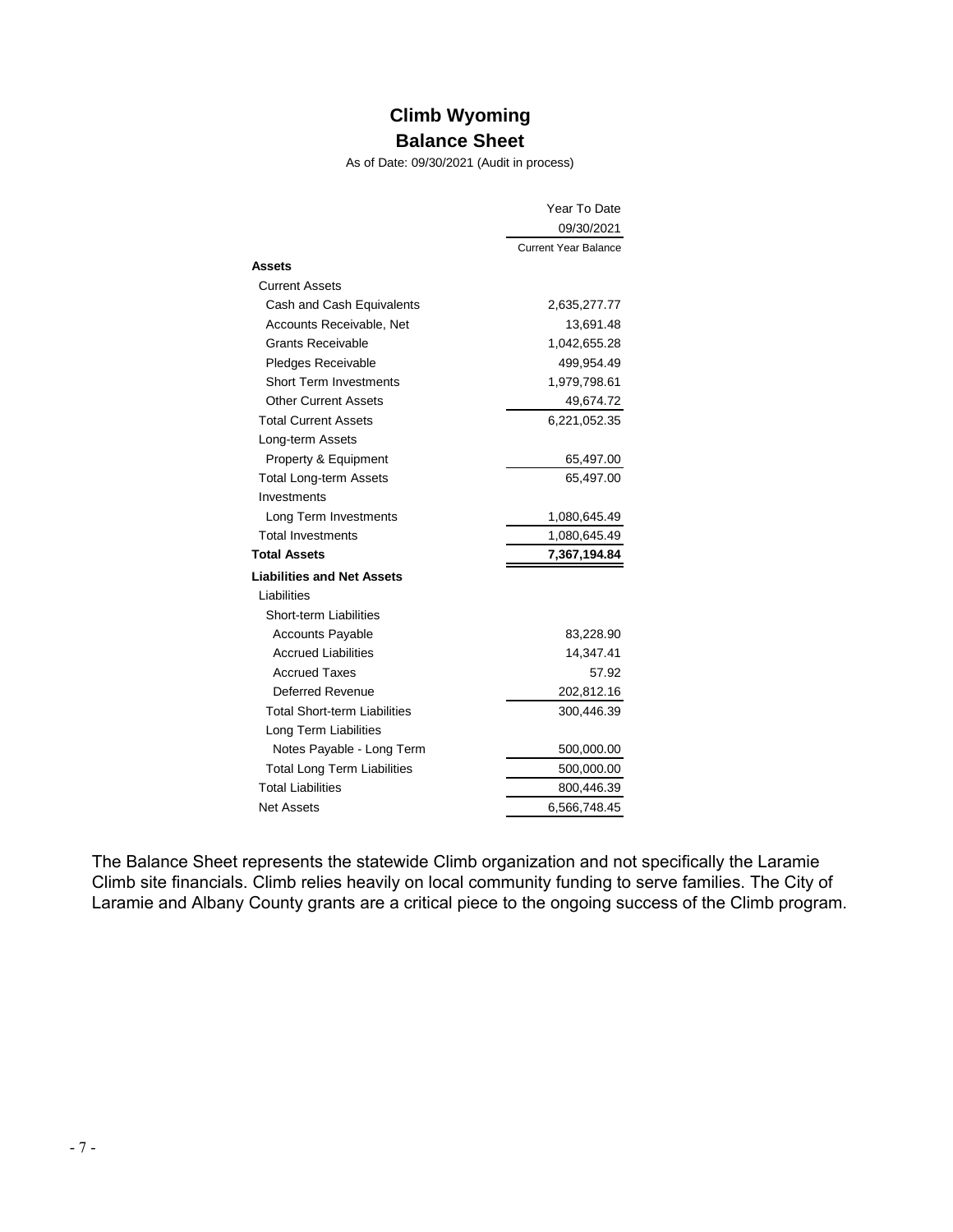## *Complete this section if your agency was awarded Community Partner Funding in Fiscal Year 2021/2022*

| <b>Amount Awarded?</b>                                                                                                                                  | \$9,228.00                   |
|---------------------------------------------------------------------------------------------------------------------------------------------------------|------------------------------|
| Have you used all of the funds awarded?                                                                                                                 | $\Box$ Yes<br>$\boxtimes$ No |
| If you have not used all of the funds awarded, please include <i>amount</i><br><i>remaining</i> and <i>date</i> by which you intend to use those funds. | \$5,116.13<br>Date: 6/30/22  |

### **Briefly describe the impact that the FY 2021/2022 award has had on your program, project or organizational operations. Some discussion items to cover in this section may include:**

- *Number of persons served and demographics of persons served (income level, age, race, etc.)*
- *Describe the overall impact of these funds on your program, project or organization*
- *If your agency has not yet to spent all of the awarded funds, please briefly describe your plans to expend the funds by the end of the fiscal year*
- *Did your agency use Community Partner funding to leverage additional funds, either through grants or other means?*

In Fall and Winter of 2021, the Laramie program partnered with Laramie County Community College – Albany Campus to offer the first Certified Medical Administrative Assistant program. This training offered dual certification in both Certified Medical Administrative Assistant (CMAA) and Certified Medical Assistant (CMA). Participants in this training gained the knowledge and skillset to make them successful in both medical and administrative fields. Eight of the nine (89%) participants from this program completed training and became certified. Furthermore, 100% of the participants have been placed in full-time positions making an average monthly wage of \$2,979. The high demand for CMAAs and CMAs coupled with the success of this training has led the Laramie Climb team to offer a similar training during Spring 2022.

The Laramie Climb team has equipped participants with the skills and technology necessary to conduct training virtually if needed. The flexibility and well executed transition on the team's part has allowed for great success within the Climb model over the past two years. The ability to transition to online training when needed decreases the odds of delayed training and therefore employment. Prioritizing group and individual counseling even when switching to a virtual setting allows participants to connect with one another and prioritize their own well-being while exploring new career paths.

All moms in Laramie's recent training are fulfilling personal goals to work in healthcare. The training included the unique opportunity to practice clinical skills at Nova Health Urgent Care, where many of the moms have now started job placements. Significant poverty was a difficult past barrier to overcome for this group, and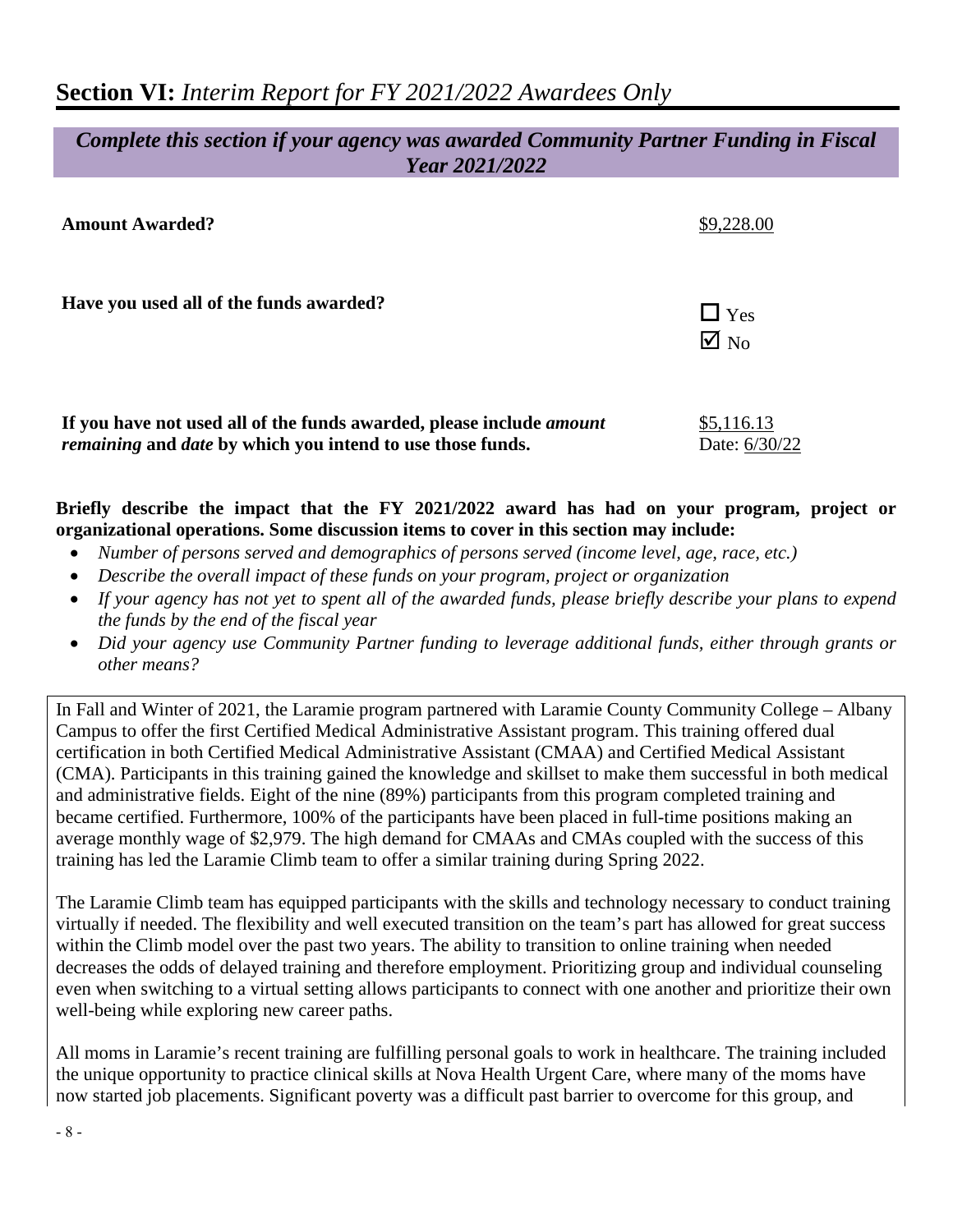Climb's mental health services have been vital as they develop new tools to establish financial stability. Eighty hours of clinical work was required for participants in Laramie's CMAA Training. Besides licensing, training included COVID-19 vaccine administration, medical records, and patient scheduling. Current employers include Nova Health Urgent Care, Laramie Pediatrics, Ivinson Memorial Hospital, and the Albany County Library and School District. Moms are filling critical healthcare positions during a time of high need in the community, with many already looking to advance their medical training with additional certifications.

Staff realize it is critical to continue offering Climb model components when staff shift to a hybrid or all online training due to COVID-19 challenges. Through programmatic strategic sessions and intense training, staff continued to provide life skills, individual and group counseling, and case management virtually. The core elements of Climb's model did not change, and participants continued to address past barriers to job success with licensed mental healthcare providers and experienced the power of working in groups to learn from and grow with each other. Climb focused on work readiness through online mock interviewing as well as life skills such as parenting, budgeting, and nutrition. Through virtual meetings, the participants built a sense of community and felt less alone. Moms who may have felt isolated during the pandemic found support and connection and remained dedicated to embarking on brave new career paths.

Climb also purchased laptops for low-income single mothers in all programs. Staff worked closely with moms to coordinate the appropriate technology for the online programming which included internet, software and access to computer training if needed. The laptops included built-in webcams for Zoom and Microsoft Office, an important software. With online programming, a reliable and working laptop is critical to the moms' success.

Climb will spend the remaining funds of \$5,116.13 before 6/30/2022 on the current Laramie Climb program. Since Climb runs two training programs per year, we are on target to spend the second half of funding on the Spring 2022 program. Laramie Climb is currently recruiting for another CMA/CMAA program to start soon.

"If you are willing to put in the work, the rewards speak for themselves. Climb is a life-altering organization," said Tessa, Laramie Graduate.